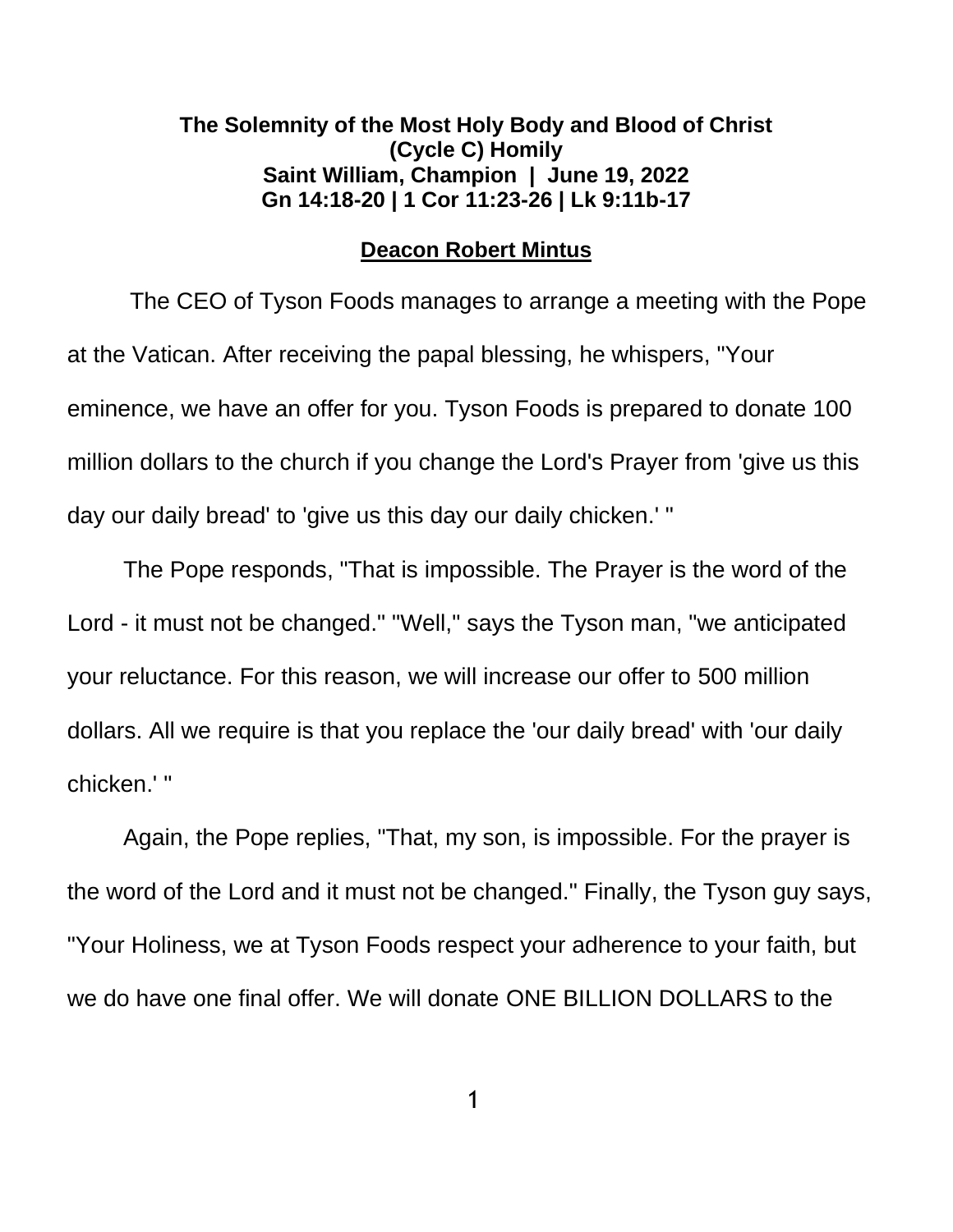great Catholic Church if you only change the Lord's Prayer from 'our daily bread' to 'our daily chicken.' Please consider it." And he leaves.

The next day the Pope convenes the College of Cardinals. "There is some good news," he announces, "and some bad news." "The good news is that the Church has come into one billion dollars."

"And the bad news, your eminence?" asks a Cardinal. The Pope continues, "We're losing the Wonder Bread account."

What is it that makes us Catholic? What is it that makes our gathering Eucharist? It's not the music, or the readings, or even the people. For most people, it all comes down to one thing: the Body of Christ. And it is one of those things that unites us as a people. Go to any Church, and the one thing that is most common is our reception of the Eucharist. It isn't Mass without it.

One question that I have been asked a number of times has been "Why don't we open Communion to all those who believe?" My answer is that, for Catholics, we believe that in our celebration, through the prayers of the presider and the grace of God, the bread that we offer becomes the Body of Christ, and the wine that we offer becomes the Blood of Christ. Please note that I said BECOMES and did not say SYMBOLIZES or REPRESENTS. But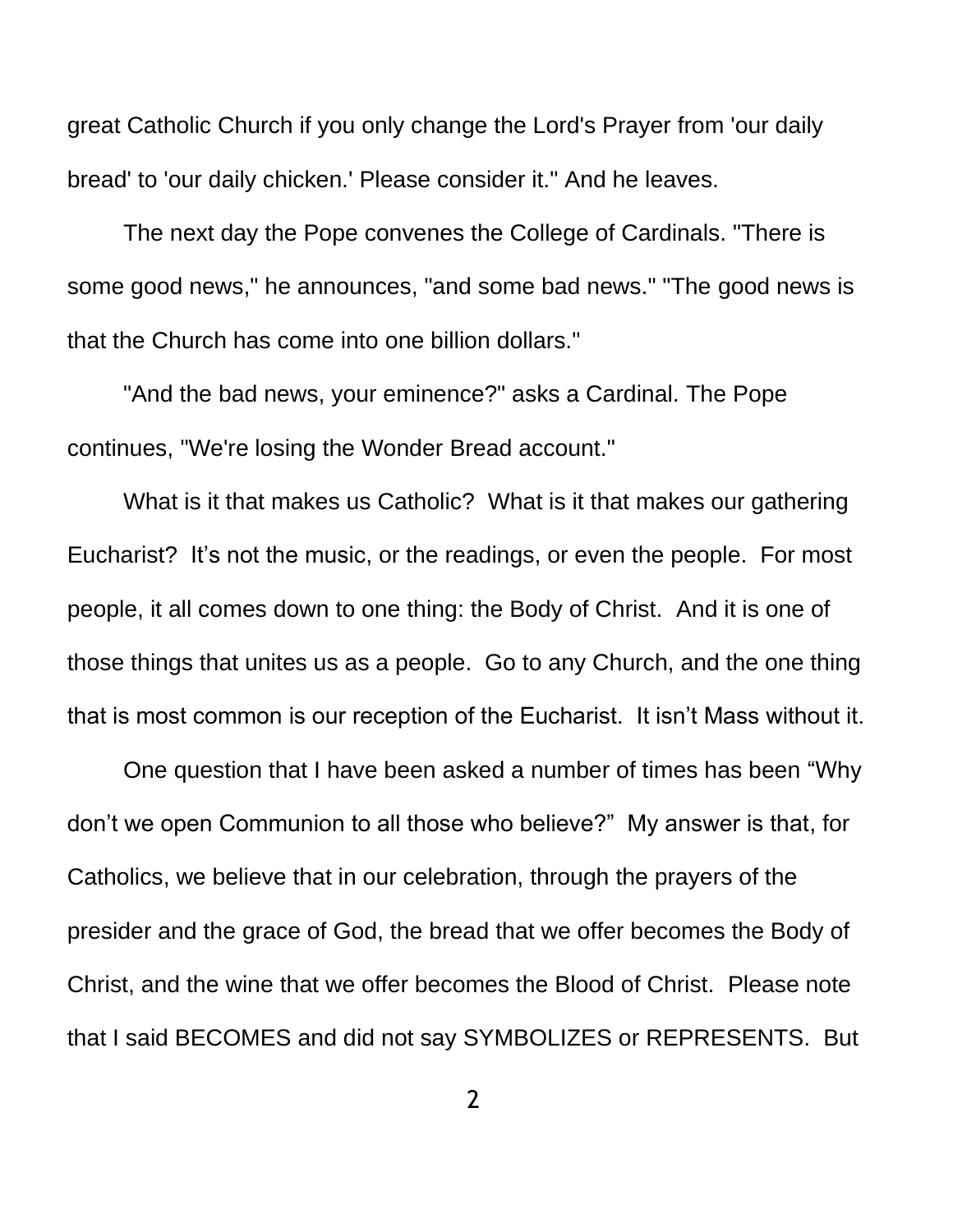that is the key difference between our belief as Catholics and those of other Christian faiths. We say and believe that through a divine mystery called transubstantiation, those objects that were once ordinary bread and wine become the very body and blood of our Lord Jesus Christ. And we believe that as long as the consecrated host and wine retain their physical form, Jesus is there. That is why we treat them with the utmost respect. That is why we make a sign of reverence before the cup, why we bow to the tabernacle after Communion, why a priest or Eucharistic minister will consume a consecrated host that is dropped, why we carefully blot up any consecrated wine should it be spilled, and why we carefully clean the patens or plates and chalices or cups at the conclusion of mass to prepare these vessels for the next mass.

Some years ago, I was talking with a friend who had been in the seminary undergoing formation for the priesthood. One of his instructors was a lady who was not Catholic. And a number of his classmates had noticed that while she attended mass with them, she never went with them to Communion. One day, they brought it up in class. They noted, "You are teaching us, and you probably are more Catholic than many people we have run into or will run into once we become priests. So why